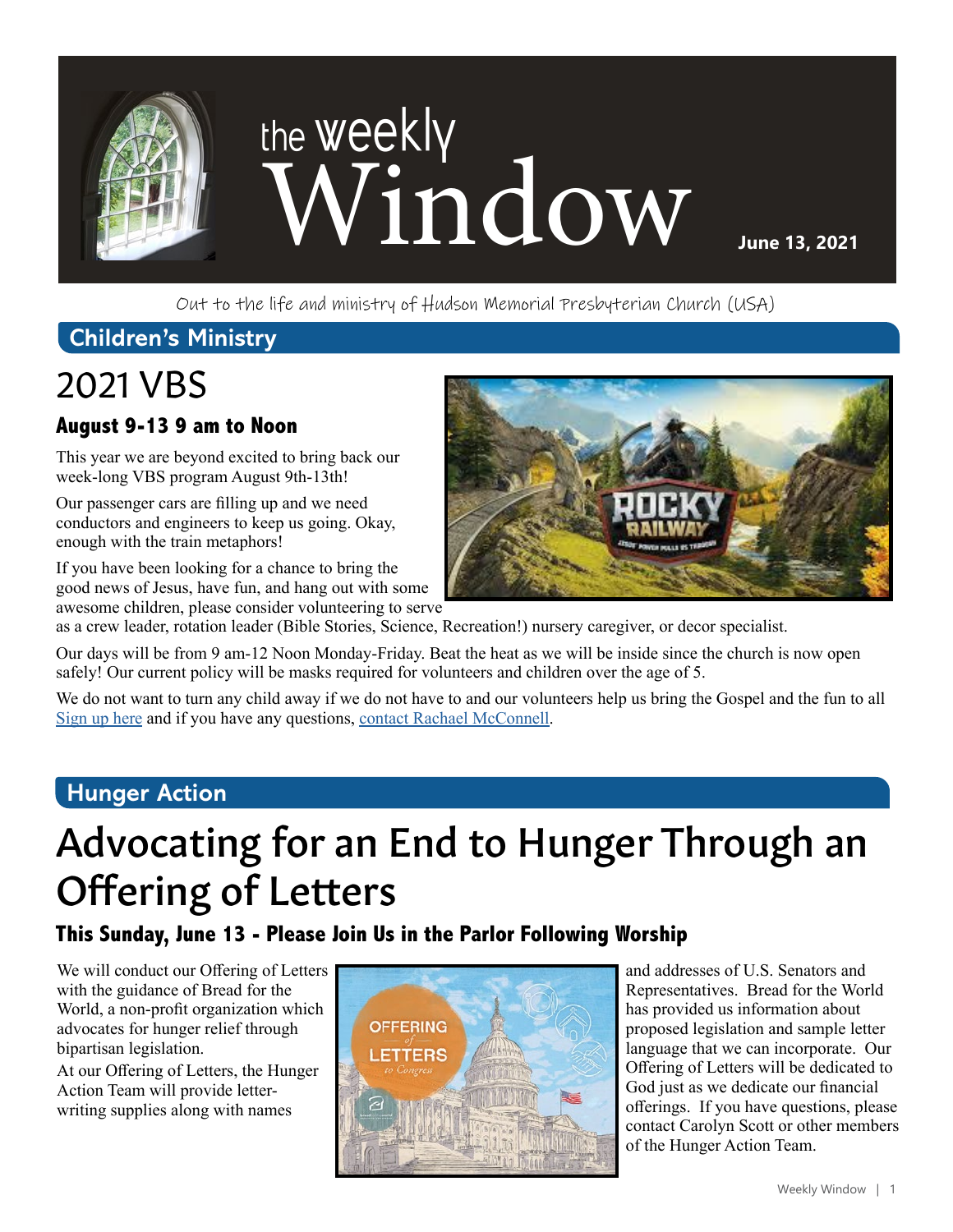### **Mac's Meanderings**

# If You're In Town and Able…Come!

Historically the summer has been a time when the church has scaled back on some of its programming and honors the fact that people travel, take vacation and more. But coming off of 15 months of a pandemic where all of our rhythms have been thrown off, it feels strange to do the typical thing. While church programming will take time to gear up as we emerge out of the pandemic, I do think it is important to not delay regaining some of our communal and spiritual rhythms. Maybe the best place to start regaining that rhythm is the following commitment: If my family and I are healthy, able, and in town, we are going to come to worship in-person.

Sunday morning worship is the church's "bread & butter" if you will. Week in and week out it is our largest gathering and more importantly it is that rhythmic place where we praise, confess, receive grace, hear God's Word and respond to it. We get re-centered in intergenerational community. Your presence matters not only for your individual spiritual health, but because it encourages and bolsters the faith of those around you. In worship you are noticed by new and old friends. In worship your singing voice gives confidence to those of us who are less confident in our ability to carry a tune. You elbow or fist bump or bow at the passing of Christ's peace is conveying a profound truth in a physical way. Your presence is seen by newcomers: A full multi-generational sanctuary lets people know we are an alive and vibrant congregation. Your simple greeting remembering a detail about another person's life models hospitality and encourages community.

James G. Kirk in *When We Gather: A Book of Prayers for Worship*, writes, "A covenant community is a gathering of individuals with a common experience of being called by God and given a purpose. It is characterized by a common loyalty to God and a shared sense of purpose in the world. In the covenant



community, the members are related to one another as organs of the body. When one suffers, all are in pain. The body functions best when all members are present and functioning." We understand this better when we are able to be in the same space. So…your presence matters not only for your individual spiritual health, but because it encourages and bolsters the faith of those around you.

I urge you, as we recover from this difficult time as a community to commit to the spiritual discipline and rhythm of communal worship. It will truly be a joy to see you!

Thanks be to God for each one of you.

 $ac$ 

Mac Schafer Pastor

## **From the HMPC Staff** Staff Email Addresses

When you receive an email from one of Hudson's staff members, please verify that the email address is their first initial then last name @hmpc.org - examples mschafer@hmpc.org, dkirk@hmpc.org.

There have been some spam emails being sent, making them look like they are coming from the church. In those cases, the "from" email address is not correct. If you receive those, please do not respond or click on any links.

### **HMPC Foundation**

# Foundation Birthday Gifts

The following members and friends have donated to the Foundation Birthday Fund: Mike Coffey Olene Frank Linda and Ace Ornt Polly & Don Haydon Debbie Kirk Paul Simson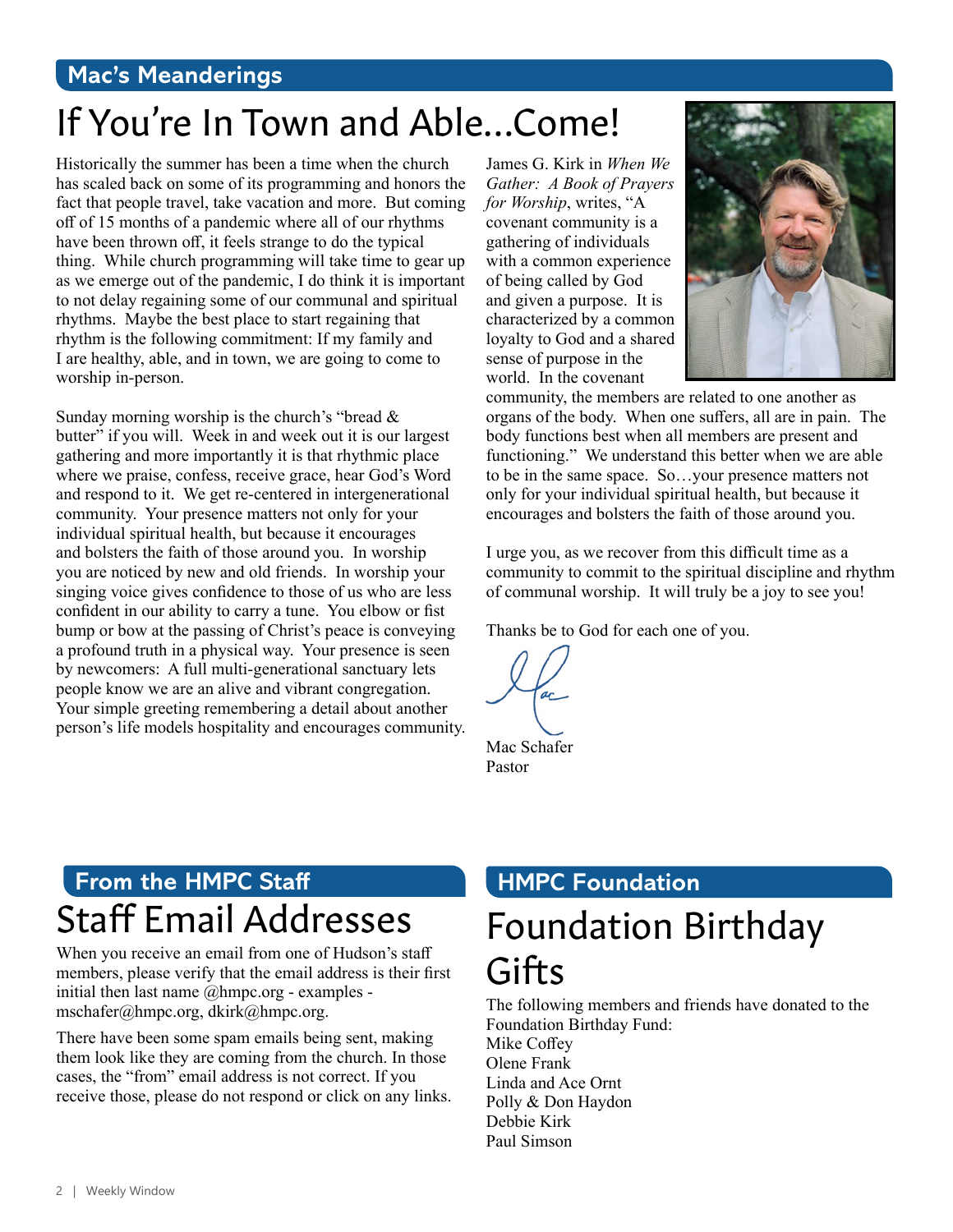### **Adult Faith Formation**

# Adult Education **Offerings**

• Looking ahead: Save the Date - On Sunday evening July 11 the Adult Committee will host a special event under the lights at the labyrinth. Watch for details to follow.



# Waking Up with the Word

### **June 15 - 6:30 am**

Waking Up with the Word will meet at 6:30 am at the WH Patio. The group



studies the scripture text that will be preached on the following Sunday. No previous Bible study experience is needed. The group centers their study around three questions - 1.What is a word or phrase that stands out to you in the text? 2. Allow that word or phrase to prompt a memory from your life, a thought on the passage or a metaphor. 3. What is Christ calling you to through the scripture text? [Contact Mac Schafer](mailto:mschafer%40hmpc.org?subject=) for more information.



### These Days **July - September Issues Are Here!**

The July - September issue of *These Days* has arrived. Copies are available at the entrances. [Please](mailto:pcash%40hmpc.org?subject=)  [contact Pat Cash,](mailto:pcash%40hmpc.org?subject=) 919-787-1086, if you would like one mailed to you.

### **Deacon Ministry** Prayers for Households



Prayer is foundational to the ministry of the Deacons and we consider it a privilege to pray with and for our church family. The Deacons are praying for 7 member households each week,

with the goal of praying for each and every member of our congregation. These households are listed below so the congregation can join in praying for them as well. Each household will receive a positive note of encouragement from the Deacons in the mail. If you have a specific request for prayer, you can submit a prayer request at HMPC.org or you may call 919-787-1086 and press 2 for the Deacon's Prayer Line. Arline Seaman is the Deacon on Call for June. Please keep these families in your prayers:

- *• Kristi, Curt and Andy Plyler*
- *• David & Yong Pointer*
- *• Billy Poole*
- *• Jill, Pete, Tom and Becky Priester*
- *• Laura Puryear*
- *• Sonja & Mitchell Puryear*
- *• Lisa, Megan, Matthew and Benjamin Rahn*

## Evening Women at the Well

The evening version of Women at the Well summer dates are: June 24, July 22 and August 26. On June 24th will return to having our meetings over dinner at a local restaurant. Women of all ages and stages enjoy



great fellowship along with lively conversations about current topics of interest informed by a variety of podcasts and other resources. Participants will receive the topic, resources and Zoom link prior to the meeting. All are welcome to join anytime! [For info contact Debbie Kirk](mailto:dkirk%40hmpc.org?subject=)

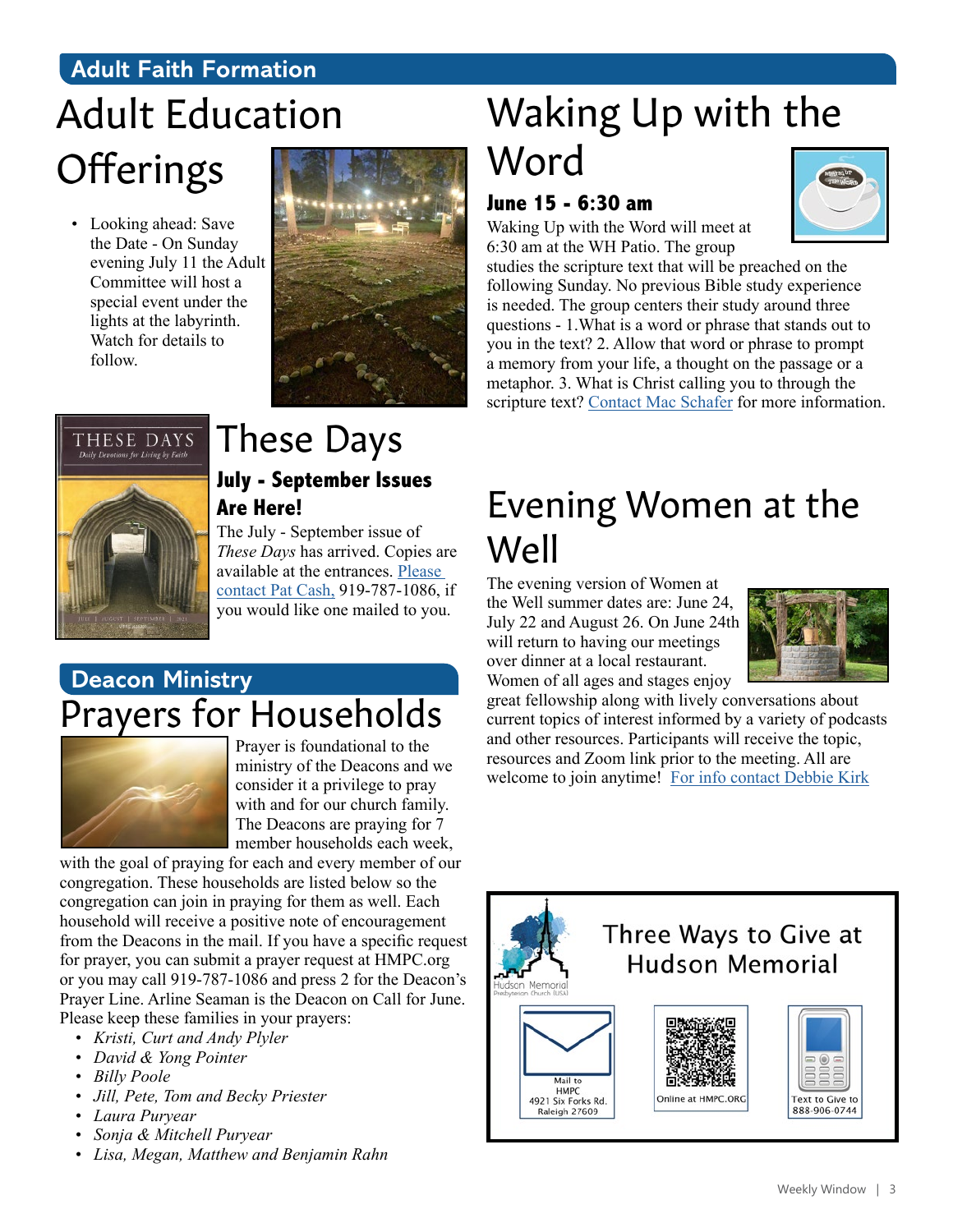## **Missions** June Special Offering

### **Avery County Mission Trip**

During June we will be receiving a Special Offering to support the Avery County Mission Trip proceeding this summer from July 18 through July 23 to aid Avery County Habitat for Humanity in the construction of a home. Fifteen individuals, most of whom are retired, have committed to participating in the Mission Trip; and subject to individual circumstances, many are contributing up to \$240 to help defray the costs of the group's room and board. Nonetheless, the assistance of the congregation is needed to fully meet these costs this year and, further, to provide the reserve needed to make advance housing reservations for the group next year. You may put your donation in the offering plate, mail your donation to the church, [donate online](https://www.eservicepayments.com/cgi-bin/Vanco_ver3.vps?appver3=Fi1giPL8kwX_Oe1AO50jRnQ574HZh5kFEHVJ6e5We_Us4NSQukCYDzKLUtTTUlsf2EvVVAEjqawDomKT1pbouTsRltlX7QEmZN4jxtbsYBc=&ver=3) or text to give. **Here is how to text to give:** Text amount 'avery' to 888-906-0744 (example: 25 avery). If you have not done this before, you will only need to enter your information once.

## Evening Concert with Eliza Spear! **Friday, June 25th - 7 pmFellowship Friday!**

This summer the Fellowship Committee will be holding Fellowship Friday events once per month. We are kicking

off the summer events on Friday, June 25th. Eliza Spear will be bringing her musical talents to Hudson for the second time. She was the guest performer for a Youth Fundraiser in 2019. We are pleased to have her joining us again for an evening of music and outdoor fellowship.

Eliza Spear is a 21-year-old singer/songwriter from Los Angeles, California. She attends Elon University where she is majoring in



Music Production. This summer, she is holding a series of outdoor shows across the East Coast and is excited to be joining us for a night of music and fellowship! [Check her](http://elizaspearmusic.com)  [out](http://elizaspearmusic.com) to learn more about her, give her a listen, and join her email list!

Details for the event: Friday, June 25th at 7:00 pm, at the home of Susan & Tripp Bradshaw, 7208 Pinebark Court, Raleigh, Bring: Lawn chairs/blankets, snacks, drinks RSVP: [Click here to RSVP](https://www.signupgenius.com/go/904044eaaa92d6-fellowship) Questions: [Contact Beth Billman](mailto:bethbillman%40gmail.com?subject=) 

# Tend My Sheep

**June 26 11am-1pm**



**Our Tend My Sheep collection for June** will be collecting donations for [Inter-Faith Food Shuttle -](https://www.foodshuttle.org/) proteins such as beans, soup, canned meats, fish, peanut butter; whole grain, low sugar breakfast foods; whole grain pasta or rice; canned fruits and vegetables; healthy snacks; senior nutritional supplements, adult hygiene products; Infants & kids - mac n cheese cups, fruit cups, 100% juice boxes, diapers, wipes; Hygiene Items - soap, hand sanitizer, soap, toothbrushes, toothpaste, shampoo, deodorant; Household products - paper towels, toilet paper, tissues, masks, disinfectant wipes, trash bags, bleach, cleaning solutions.

All donations must be new and unopened.

Donations will be collected at the church on Saturday, June 26th from 11 am to 1pm and at worship on Sunday, June 27th.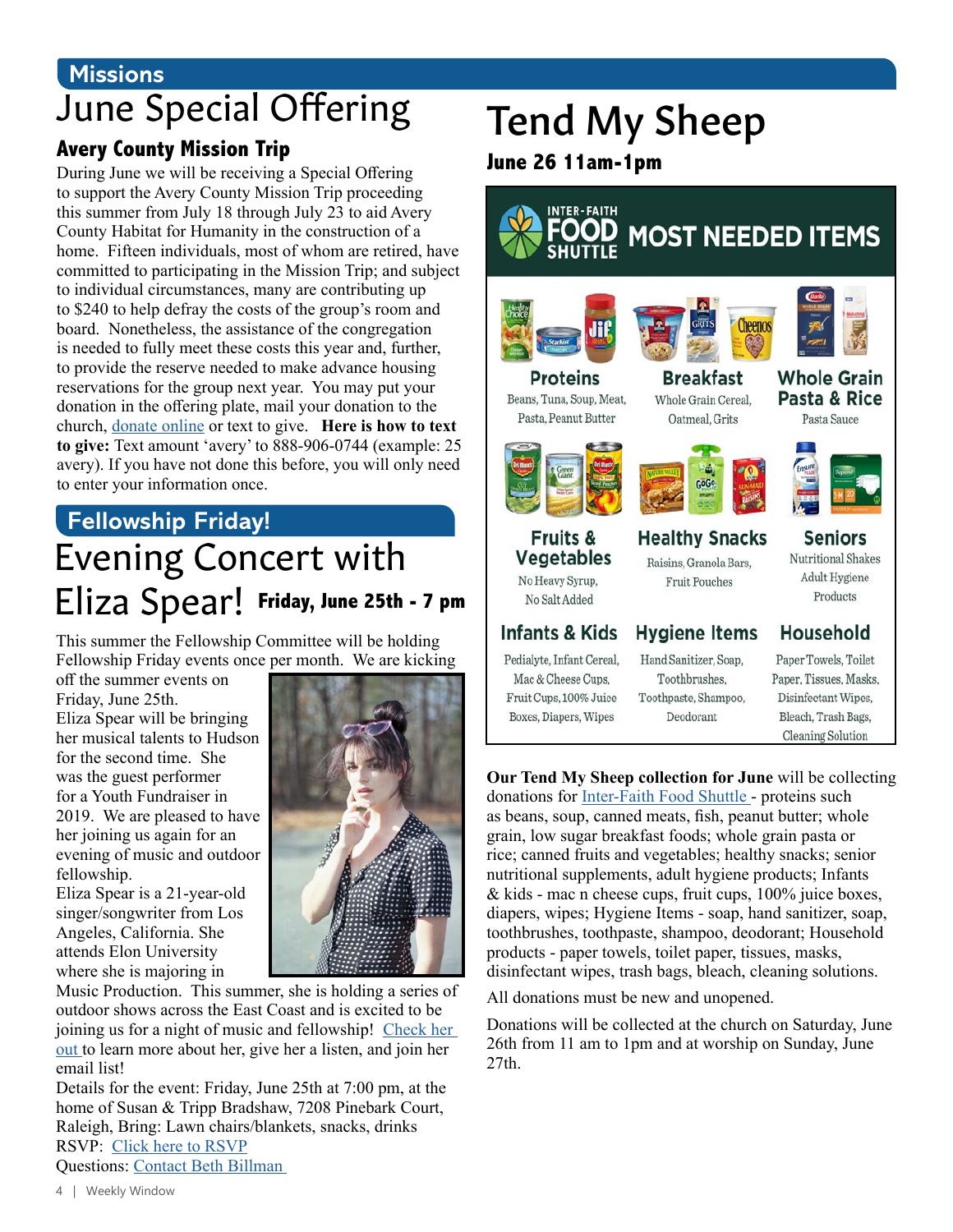

**Presbytery of New Hope 2202 McDonald Lane Raleigh, NC 27608 (919)322-0143 www.nhpresbytery.org**

### **IT IS NOMINATIONS** TIME AGAIN!

**The Nominations and Representation Committee of The Presbytery of New Hope (NHP) is seeking candidates for the Committees of the Presbytery. Information may be found in the attached PDF brochure.** 

- **Eligible individuals are Teaching Elders or Ruling Elders in NHP.**
- **You do not have to be currently serving on your church Session.**
- **Terms are 3-years and begin on January 1, 2022.**
- **Most committees meet several times a year. Currently, committees are meeting via ZOOM until COVID restrictions are lifted. Likely ZOOM participation will remain an attendance option.**
- **Most nominations are self-referred, so don't be bashful! It is an opportunity to serve your church and to meet some other wonderful Christian servants!**
- **Nominations are easy! Control / click to follow the links:**

https://nhpresbytery.org/wp-content/uploads/Nominations\_tri\_fold.pdf http://nhpresbytery.org/nominations-form/

# Nursery is Open on Sundays! **Worship & The Arts**



Our nursery is open during worship. Your children from birth to 3 years old will be safely taken care of by our compassionate, trained, and responsible childcare workers.

[Contact Rachael McConnell if](mailto:rmcconnell%40hmpc.org?subject=)  [you have any questions.](mailto:rmcconnell%40hmpc.org?subject=)

# Live-Streaming Sunday Worship

For those unable to attend worship in person, we will be live streaming the services. Please know that the live streams will also be recorded and posted on the church YouTube channel, as well as the church website.

### **[Click here to live-stream this Sunday's](https://www.youtube.com/channel/UCuYf7XqKx9g_Mc0_BsPkWlA)  [10:30 am service.](https://www.youtube.com/channel/UCuYf7XqKx9g_Mc0_BsPkWlA)**

### **Youth Ministry**

#### **Youth Programs**

- **• VBS Youth Volunteers Needed** Are you ready to serve during the most fun week of the summer?! Join us for VBS this year, we need you! Serving during VBS is a great, fun, and air-conditioned way to gain volunteer hours. This year we are doing something new as well: Have you always wanted to be a character at Disney World? Want some practice before high school/college mascot tryouts? Do people often say "You're quite a character!" Become one of the most beloved parts of VBS by volunteering to be one of the Bible Buddies come alive! Check out the description on the [volunteer sign up](http://vbspro.events/p/hmpcvbs2021
) or [e-mail Rachael](mailto:mcconnell%40hmpc.org?subject=)  [McConnell](mailto:mcconnell%40hmpc.org?subject=) or text her (512-966-0384) for more info! [Sign up here](http://vbspro.events/p/hmpcvbs2021
)
- **Rising Fifth Grade Youth** (current 4th graders) and Parent E-mail Information Needed – The Explorers 5-6-7 Sunday School Class (for grades 5-7) and the middle school youth group (grades 5-8) are excited about the rising fifth grade youth that will be moving into the church's youth program this fall. If you would like to be added to the mailing list, please e-mail Frank Boyd with the following information:
	- the youth's name, school, and e-mail address, parent's name, telephone number, address, and e-mail address.

**• 2021 – 2022 Confirmation Class -** Current 7th Graders and Older – It's time to start thinking about Confirmation for the 2021-22 Program Year – Please watch your mail and email closely for registration information for our next class starting in late August/ Early September.

#### **Looking Ahead**

- **• Mission Trip Dates** June 15-17, 2021. All participants and parents of should watch your email for forms, deadlines, telehealth appointments and details.
- **• Massanetta Middle School Conference** is June 22-25, 2021. All participants are reminded to do the online insurance link immediately that was recently emailed to you and to keep the Symptom Tracker Form up to date. The detail letter will be emailed this coming week.
- **• Montreat 2021 (July 18-24)** All participants are reminded to send your "balance due" to the church ASAP, as well as an updated HMPC Parental Release Form. Be sure and print your Symptom Tracker Form and start it on July 4th. The detail letter was recently emailed to all participants with instructions for signing the Very Important online covenant. Thank you.